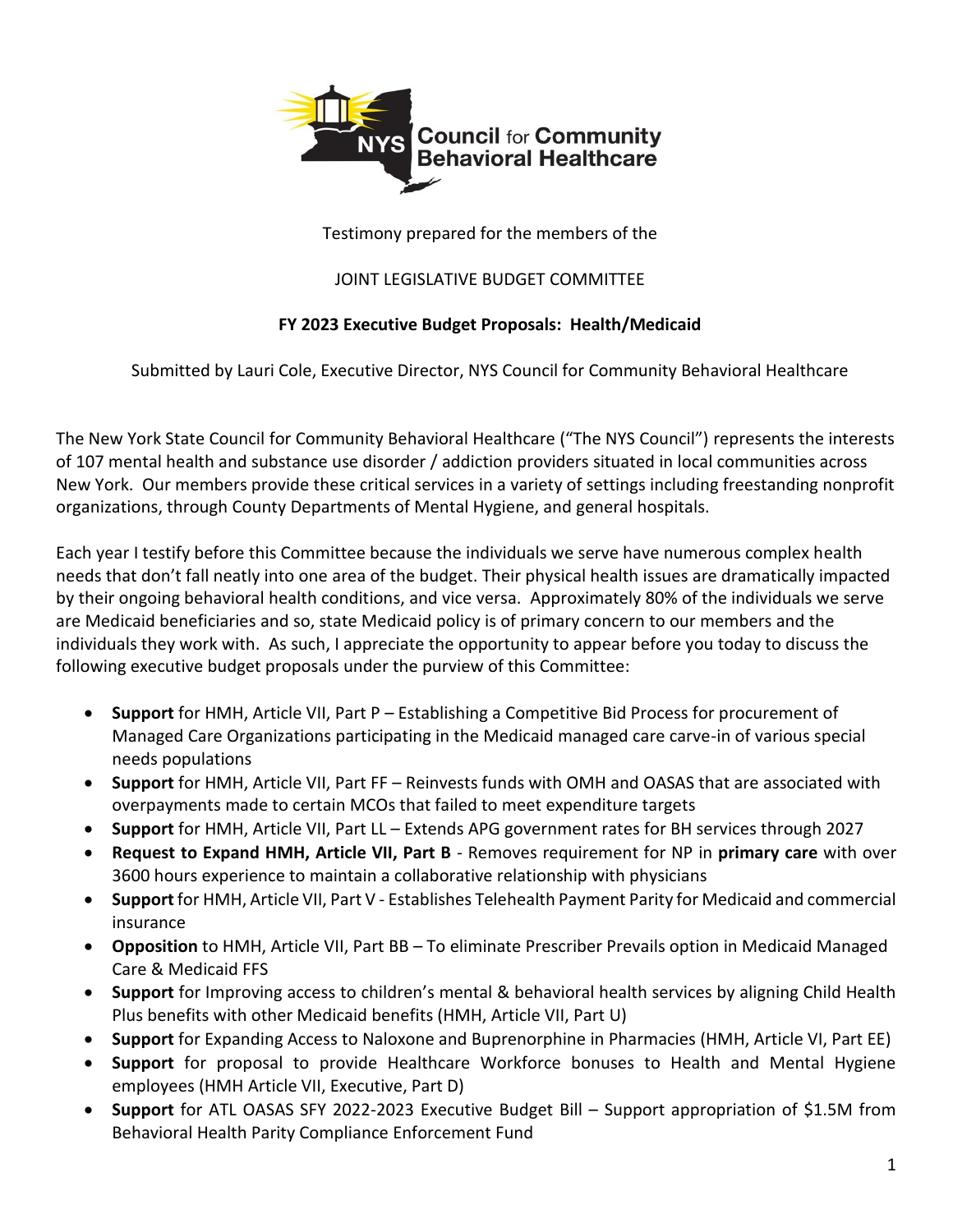# *HMH, Article VII, Part P: Competitive Bid procurement to identify MCOs to participate in carve in of special needs populations to Medicaid managed care*

Behavioral health services for Medicaid recipients with serious mental health and/or substance use conditions have been carved into Medicaid managed care since 2015. During this time, many MCOs participating in the carve in have proven to be unfit to manage these benefits. To date, the state has issued over 150 citations to MCOs for a variety of deficiencies, and yet in these instances, MCOs have rarely changed their practices. Instead, it appears MCOs that are repeatedly cited see these citations as trivial. However, participation in the carve-in is not an entitlement. Management of benefits for vulnerable New Yorkers should be treated seriously and New York should make every effort to identify only those vendors who are up to the job.

Of the 40 states across the country that operate Medicaid managed care programs, only 3 continue to utilize an 'application' process to identify MCOs, with New York being one of these. Most states select vendors using a competitive bid process that, if employed here in New York, would **allow stakeholders to contribute to the discussion of the competencies and attributes they want in a managed care company while simultaneously weeding out those companies that should not be managing care for some of our most vulnerable citizens**. Use of a competitive procurement process will have the effect of **forcing interested vendors to intensify their commitments and increase their quality outcomes so they can participate and remain in the carve in.** Companies with a poor track record or an obvious indifference to the task of managing benefits for vulnerable populations will be removed. New York needs this process to ensure Medicaid beneficiaries receive the best care possible from companies that are interested in more than just making a profit.

The 2015 carve in of New York's behavioral health services has resulted in serious problems for providers, and more importantly, for care recipients. OMH, OASAS and DOH have issued **over 150 citations to various insurers for their failure to comply with requirements in two main categories: federal and state parity laws, and inappropriate claims denials.** Vulnerable Medicaid recipients whose lives depend on these services should not have their benefits managed by companies who regularly violate federal and state laws. At this point, the state has more than enough information regarding the insurers participating in the BH carve in to make educated decisions as to which of these vendors has what it takes to continue to serve vulnerable new Yorkers and meet contract and regulatory requirements. **New York should utilize a competitive procurement process and then commit to a schedule that requires these companies to re-bid for inclusion on a regular basis.** This will raise the bar for those who want to partner with the state in this endeavor.

At the present time, the state uses an antiquated method for identifying insurers requiring them to **meet minimum standards to participate.** The result is a group of MCOs only some of which are truly capable of performing the tasks and activities they are paid to carry out. Providers spend countless hours meeting the requirements of these MCOs that all have different forms and policies. Providers that serve vulnerable New Yorkers should not have to employ an army of back-office staff whose primary job responsibility is to chase late payments and prepare complaints they then submit to the state, seeking intervention and protection in transactions with certain MCOs. Imagine the efficiencies we could achieve if plans were motivated to process claims correctly and on time, and back office staff could be re-tasked to focus on quality of care and other access to care issues impacting clients.

Our association vigorously supports this proposal. **We also have suggestions for additional criteria the state should consider when identifying companies that manage insurance benefits for special needs populations to ensure there are strong guardrails in place to protect consumers and providers. At the end of this**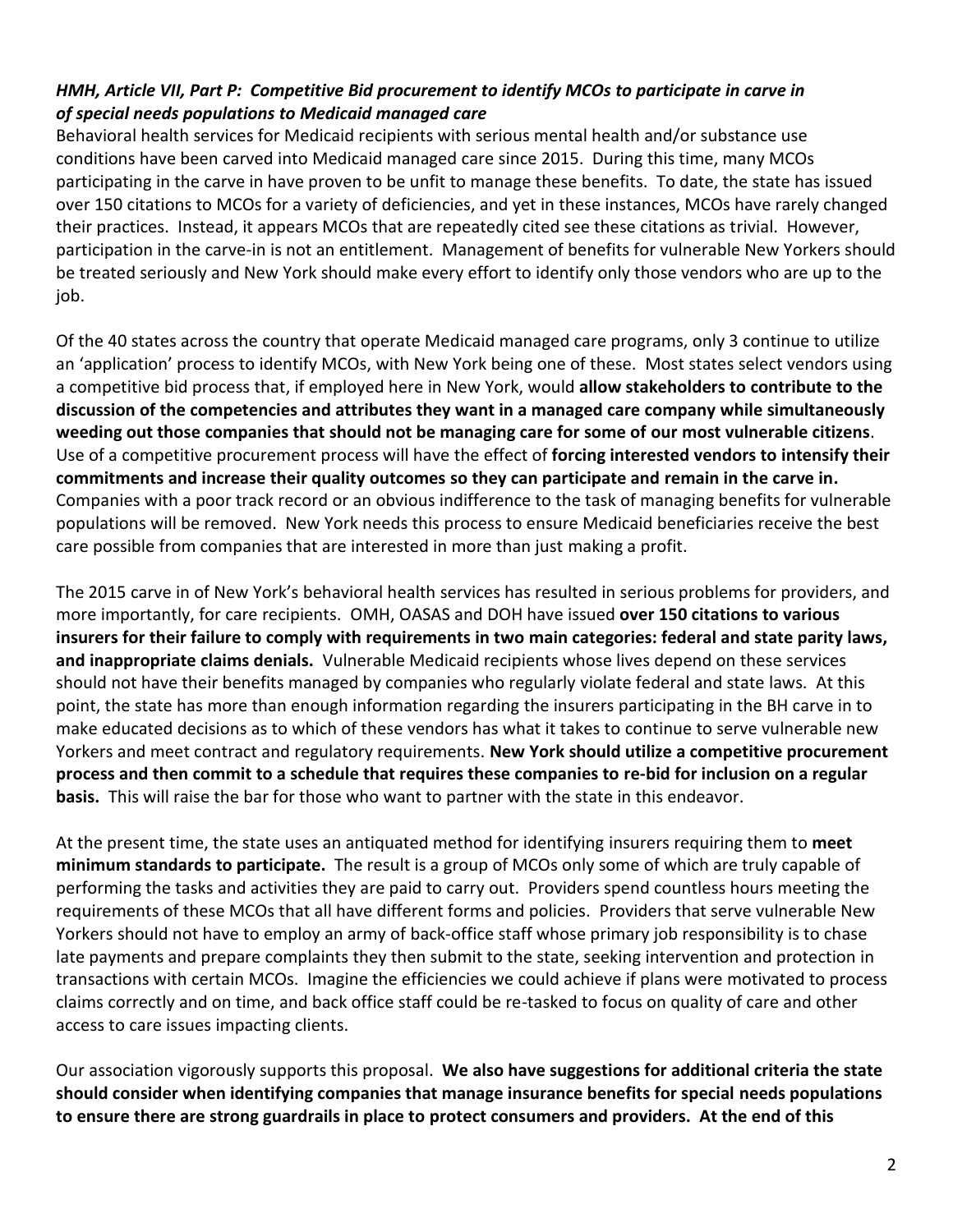**testimony, we have listed some additional criteria the state should consider in a competitive bid process for the identification of MCOs that will participate in the carve in of behavioral health services going forward.** 

## *HMH, Article VII, Part FF – Reinvests funds with OMH and OASAS that are associated with overpayments made to certain MCOs that failed to meet expenditure targets*

Fifteen months ago, our association began to pursue information pertaining to performance of MCOs in the carve-in of behavioral health services. At the time we had reason to believe the state had failed to recoup premiums paid to MCOs that had failed to meet expenditure targets including Medical Loss Ratios and Behavioral Health Expenditure Targets, as required. Through our attorneys, we issued some 20 FOILs seeking performance information as well as other information related to state enforcement of laws, regulations, and contract provisions. We were able to confirm that the state had not enforced expenditure targets. We also learned that the state had failed to promulgate a regulation that was required to describe the methodology the state would use to calculate savings associated with the carve in of our services – savings that are required to be reinvested with OMH and OASAS. Ultimately, and with the assistance of Assemblyman Gottfried and Senator Rivera, we were able to compel the Administration to collect two years of overpayments made by the state to certain MCOs that had failed to meet expenditure targets. Part FF reflects the outcome of our advocacy that was focused on recovering scarce resources that were due to be reinvested with the state agencies that are ultimately responsible for assuring adequate access to care for New Yorkers living with serious mental health and substance use disorder conditions. We urge this Committee to vigorously support this proposal and to re-double your efforts to ensure that all laws, regulations, and contractual obligations required of MCOs are enforced by the state and specifically, by the Office of Health Insurance Programs at the Department of Health.

### *HMH, Article VII, Part LL – Extends APG government rates for BH services through 2027*

In 2010, our Association spent a full year leading an advocacy effort designed to address the reimbursement crisis facing mental health and substance use disorder providers whose rates were going to change as the result of the carve-in of behavioral health services to Medicaid managed care. Outpatient Clinic reimbursement rates were deeply insufficient and had been for over a decade. Other rates for core services that are foundational to the recovery of so many New Yorkers who receive assistance from the public mental hygiene system were also deeply insufficient. The carve-in of our services to Medicaid managed care would have resulted in rates for critical programs and services across our system of care falling off a cliff had we been left to negotiate all rates with MCOs. One has only to look at reimbursement rates paid to these providers when they serve clients with private insurance (on average 50% less than our current Medicaid rates) to know that the bottom would have fallen out without rate protections as we moved to managed care.

We were pleased when the Executive and the Legislature agreed to establish a continuous rate for these services in 2010, thereby stabilizing the programs and services that were in severe fiscal distress. Over the years we have come to this body seeking increases for these services that have not kept up inflation, putting incredible stress on our system of care. Today we come before this body to advocate for the continuation of what we commonly refer to as APG government rates through 2027. This year many of the Programs and Services that currently receive an APG government rate will be getting rate increases in large part due to federal enhanced FMAP funds made available as result of COVID Relief funds. It is our understanding at this juncture that these increases will largely be permanent and will increase the base rates for critical programs and services including the OASAS and OMH Outpatient Clinics, PROS and ACT. But these increases are only meaningful if the APG government rate is continued.

Behavioral health providers do not have the bargaining power or leverage to negotiate satisfactory rates and need the rate continuity provided by the APG government rates. We ask this Committee to support this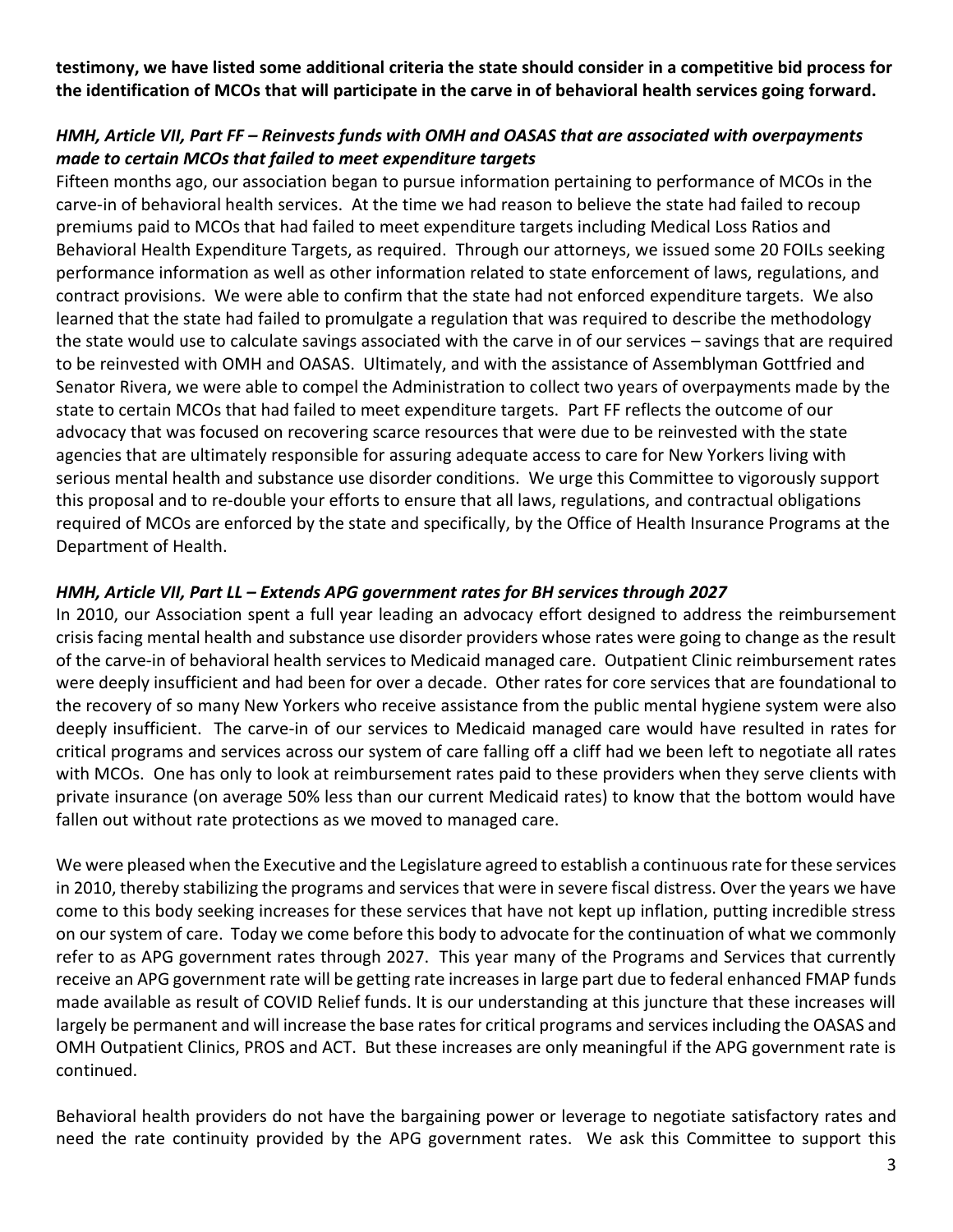proposal without reservation and in doing so, continuing to protect the fragile safety net system New York has built for New Yorkers with serious mental health and/or substance use disorder challenges.

#### *HMH, Article VII, Part V - Establishes Telehealth Payment Parity for Medicaid and commercial insurance*

The availability of telehealth services for New Yorkers with mental health and/or substance use disorder challenges has been an absolute gamechanger. Access to care for those New Yorkers who, for a variety of reasons including their inability to travel to care due to work conflicts or the expense associated with travel, has opened the door to services for thousands of New Yorkers who would otherwise have been unable to receive assistance through the public mental hygiene system. For providers, the ability to meet the client where he/she is at, and to provide services on demand has meant that more individuals in their care had choices about what was best for the client, rather than their being required to visit a bricks and mortar facility for treatment. But providers can only continue to offer this person-centered care if the reimbursement of all telehealth services including but not limited to audio-only services are reimbursed on par with face-to-face care. Operational costs associated with providing telehealth care are considerable and are not 'one-time' expenses. The expenses associated with providing care through a qualified practitioner do not change when the client is being seen outside of the clinic. For these reasons, we vigorously support this proposal that would ensure payment parity in the Medicaid Program and in the private health plan/commercial markets where rates of reimbursement paid to the behavioral health provider for services rendered to an individual with private insurance **are on average 50% less than the required government rate for the exact same service provided to a Medicaid client.** We urge the members of this Committee to support this proposal and in doing so, ensure that (finally) New Yorkers with serious mental health and/or substance use disorder challenges can access care on their own terms and without having to take time from work, travel long distances to receive services.

## *HMH, Article VII, Part C - Removes requirement for NP in primary care with over 3600 hours experience to maintain a collaborative relationship with physicians*

The NYS Council supports this proposal to remove a barrier that currently prevents some Nurse Practitioners from practicing at the top of their scope without having to secure a formal collaborative agreement with a physician. Practitioners that possess this level of experience are needed now more than ever given current workforce shortages in all areas of healthcare. **Our concern is that this proposal only appears to create flexibility for NPs working in primary care settings.** Workforce shortages in behavioral health settings are severe. The limited availability of individuals who are permitted to prescribe certain lifesaving medications has reduced access to care at a moment in time when demand for medication and other services has never been higher. **As such, we strongly recommend this proposal be amended to include behavioral health as well as primary care settings, and that Psychiatric Nurse Practitioners be afforded the same flexibility as Nurse Practitioners discussed in this proposal.** 

### *HMH, Article VII, Part U Improve access to children's mental & behavioral health services by aligning Child Health Plus benefits with other Medicaid benefits (HMH, Article VII, Part U)*

The children's mental health system is under extreme pressure due to a lack of adequate access to care for children and youth in need of mental health and/or substance use services. Children and youth covered by Child Health Plus insurance should have the same opportunities to access the range of services that are currently available to those with Medicaid insurance. CFTSS and HCBS services that are not currently available to children with Child Health Plus insurance should be made available to them immediately to help address complex trauma, grief and loss issues associated with the COVID-19 pandemic. Aligning Child Plus benefits with other Medicaid benefits and bringing the reimbursement rates for CHP on par with Medicaid reimbursement will make it possible for providers to serve more children and youth and provide badly needed access to and continuity of care to New York's most vulnerable population.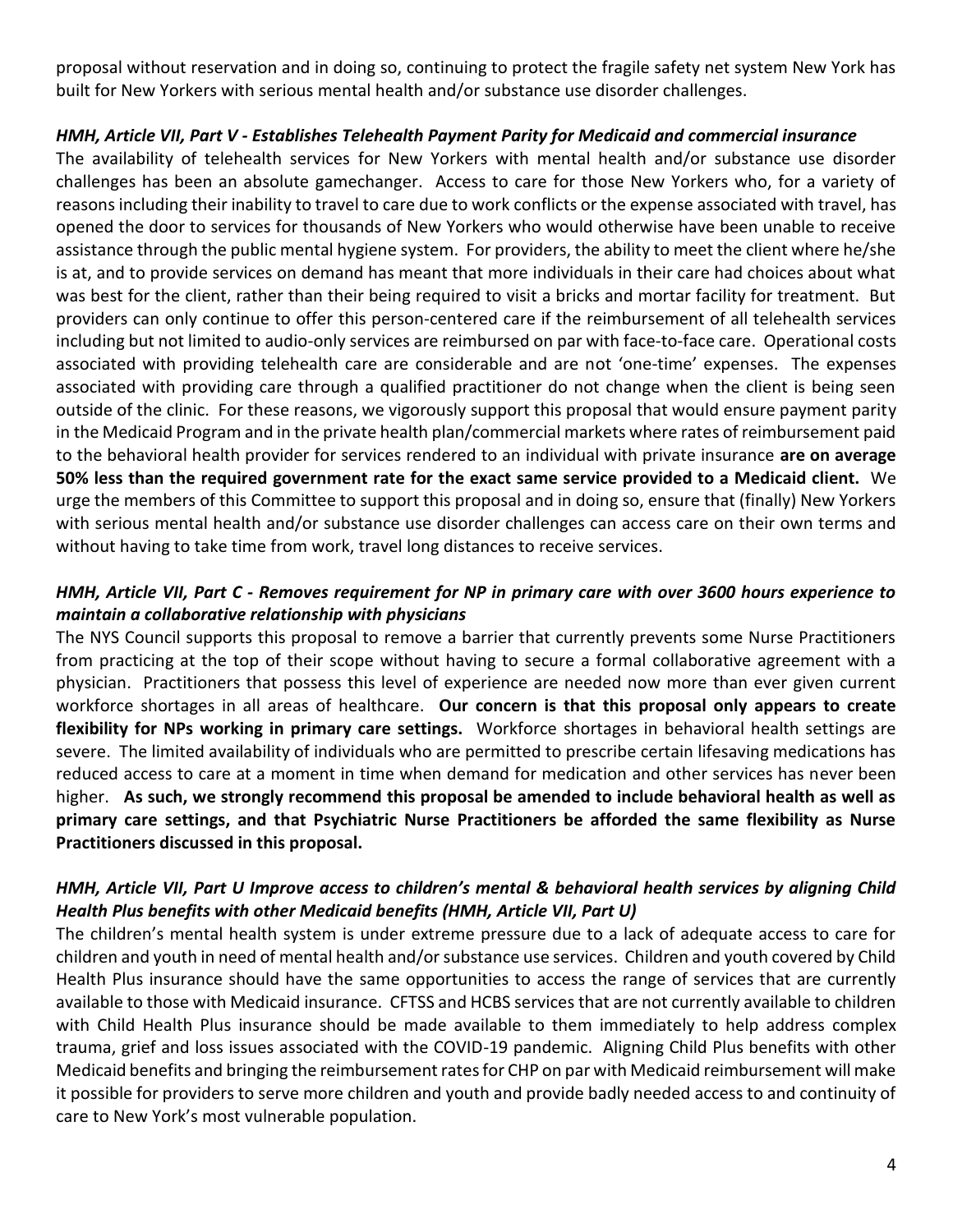# *HMH, Article VII, Part BB – Eliminates Prescriber Prevails option in Medicaid Managed Care and Medicaid FFS program*

Once again, we find our ourselves having to oppose this proposal that we view as pennywise but pound foolish and completely antithetical to good practice. Individuals served in the mental health system who take psychotropic or other medications to remediate the symptoms of their mental health and often related physical conditions often spend years working with their physicians to identify the appropriate regimen of medications that allows the individual to be a productive member of his community and maintain long periods of community tenure. Removing the ability of a trusted physician (in collaboration with the patient) to make the final decision as to which medication/s will give the client the best opportunity to remain stable, extend his/her recovery and avoid hospitalizations and use of other acute care services will ultimately save New York State money. Medication management that is solely based on cost is dangerous and flies in the face of a person-centered approach to care. New York would be wise to accept the fact that when a client is taking a cocktail of medications and he/she has found the right combination of medications that results in long periods of time without need for more acute or emergency services, this is worth the cost associated with paying for a medication identified by a practitioner who understands how these medications work alone and in combination better than a finance person or a gatekeeper at an insurance company.

#### *HMH, Article VII, Part EE - Expand Access to Naloxone and Buprenorphine in Pharmacies*

Over 100,000 Americans have died as the result of an opioid overdose. Here in New York, this public health emergency must be met with the same level of resources and smart strategies as we would devote to any other public health crisis. This would include requiring pharmacies to carry a 30-day supply of two lifesaving overdose reversal medications and making both medications as easy for any New Yorker to acquire as possible. This proposal that would require pharmacies to keep these critical reversal medications on hand makes sense and will result likely result in countless overdose reversals that give the impacted individual an opportunity to address his/her addiction and recover. The disease of addiction is a chronic and relapsing condition. As such, we need to reduce the stigma associated with these medications and make them readily available to any New Yorker upon request.

## *HMH Article VII, Executive, Part D - Proposal to provide Healthcare Workforce bonuses to Health and Mental Hygiene employees*

This proposal to provide healthcare workers, including those who work in mental health and substance use disorder/addiction programs and services, eligible for a one-time bonus of up to \$3,000/employee based on hours worked and time on the job will assist the community-based organizations that are currently struggling to recruit and retain workers who have left our agencies for a variety of reasons, beginning with the disproportionately low wages they receive as compared to similar jobs in the state system as well as hospitals, and other institutional settings. The emotional toll associated with working with very challenging clients in combination with low salaries has left our workforce depleted. *This has a direct impact on access to care throughout the mental health and substance use disorder systems of care at precisely the moment when demand for care has never been higher.* The proposal to provide bonuses will certainly help our organizations retain current employees. However, it should be noted that this proposal does not in any way negate the need for the Human Services COLA (HMH, Article VII, Part DD) and other rate increases that are proposed as result of an influx of federal funds.

## *ATL OASAS* SFY *2022-2023 Executive Budget Bill – Appropriation of \$1.5M from Behavioral Health Parity Compliance Enforcement Fund to OASAS*

This proposal would direct a portion of parity compliance enforcement funds to OASAS for purposes of expanding the Mental Health and Addiction Ombudsman Program (CHAMP). As a partner in the CHAMP Program, the NYS Council vigorously supports this proposal that would permit CHAMP to grow thereby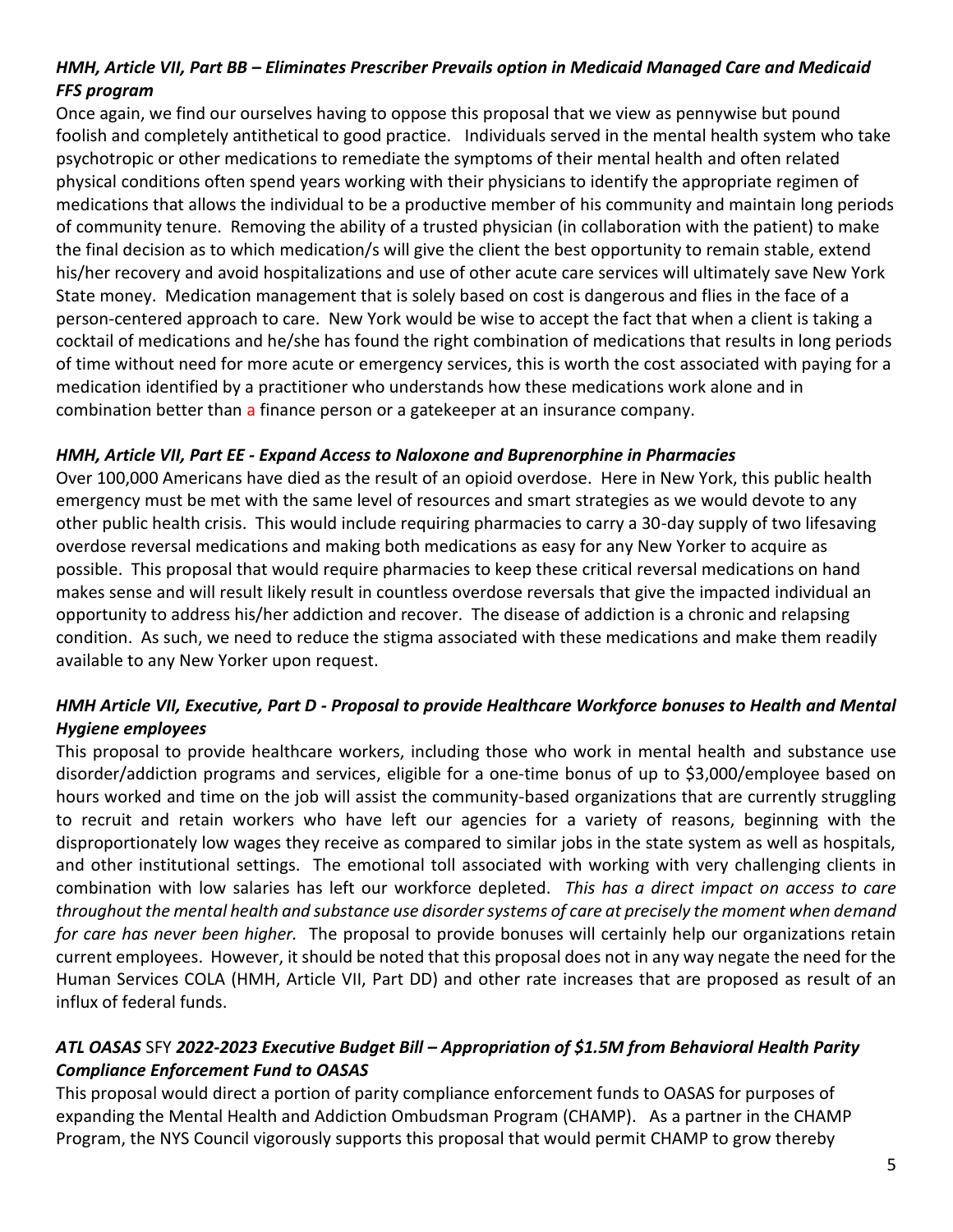providing more in-person coverage in counties and regions across the state where community members can receive assistance with accessing their health insurance benefits, and to find treatment options to address their behavioral health needs.

Demand across New York for mental health and/or substance use disorder services has never been higher while the ability of most New Yorkers to understand the benefits that are included in their insurance plan remain deeply complicated. CHAMP provides a hotline New Yorkers can call to speak with an individual who is highly trained to assist the caller with understanding their benefits and then utilizing them to meet their healthcare needs. In addition, CHAMP helps New Yorkers with complex mental health / addiction issues as well as their families and loved ones who are trying desperately to identify services for their loved ones. There are currently waiting lists across the state for many mental health services and in many instances, it takes an expert to assist with the task of finding treatment for a loved one. Finally, CHAMP assists New Yorkers who want to file complaints or seek legal assistance to file a grievance or appeal against an insurer that has issued a determination that has the effect of denying care to an individual in need. CHAMP is incredibly successful in these matters with a very high rate of winning the appeals they help clients to file. This would not be the case unless the practices of certain insurers were less than honorable. For these reasons, we strongly support these funds to be appropriated to OASAS for purposes of expanding the CHAMP and making these consumer services more available in local communities across New York.

## *Suggestions for additional criteria (beyond that which is proposed in Part P) the state can use to evaluate Competitive Bids from MCOs interested in participating in the carve-In of Behavioral Health Services to Medicaid managed care (Part P proposal)*

#### **Provider Feedback:**

Providers should be encouraged to submit, and the state should consider the content of Letters of Support submitted by providers that transact business with various MCOs seeking to participate in the carve in of behavioral health services.

#### **Organization structure:**

There needs to be much more emphasis on staffing levels, especially in provider network-related roles.

#### **Operations:**

Emphasis and testing of readiness to adjudicate and pay claims correctly all standard payment types for all provider types

Emphasis and testing of readiness to accept, adjudicate and pay correctly all standard electronic claim transactions, including secondary claims and zero-fill claims

Demonstrate sufficient and ongoing investment in systems, especially claims payment systems

Review standard claims processing metrics - % denied claims using standard denial codes, average days from claims receipt to payment, % throughout (processed through system without manual intervention), # of adjustments per month and as % of claims processed

#### **Provider Call Center Standards:**

90% of calls answered within 30 seconds Hold time not to exceed 30 seconds >3% dropped calls